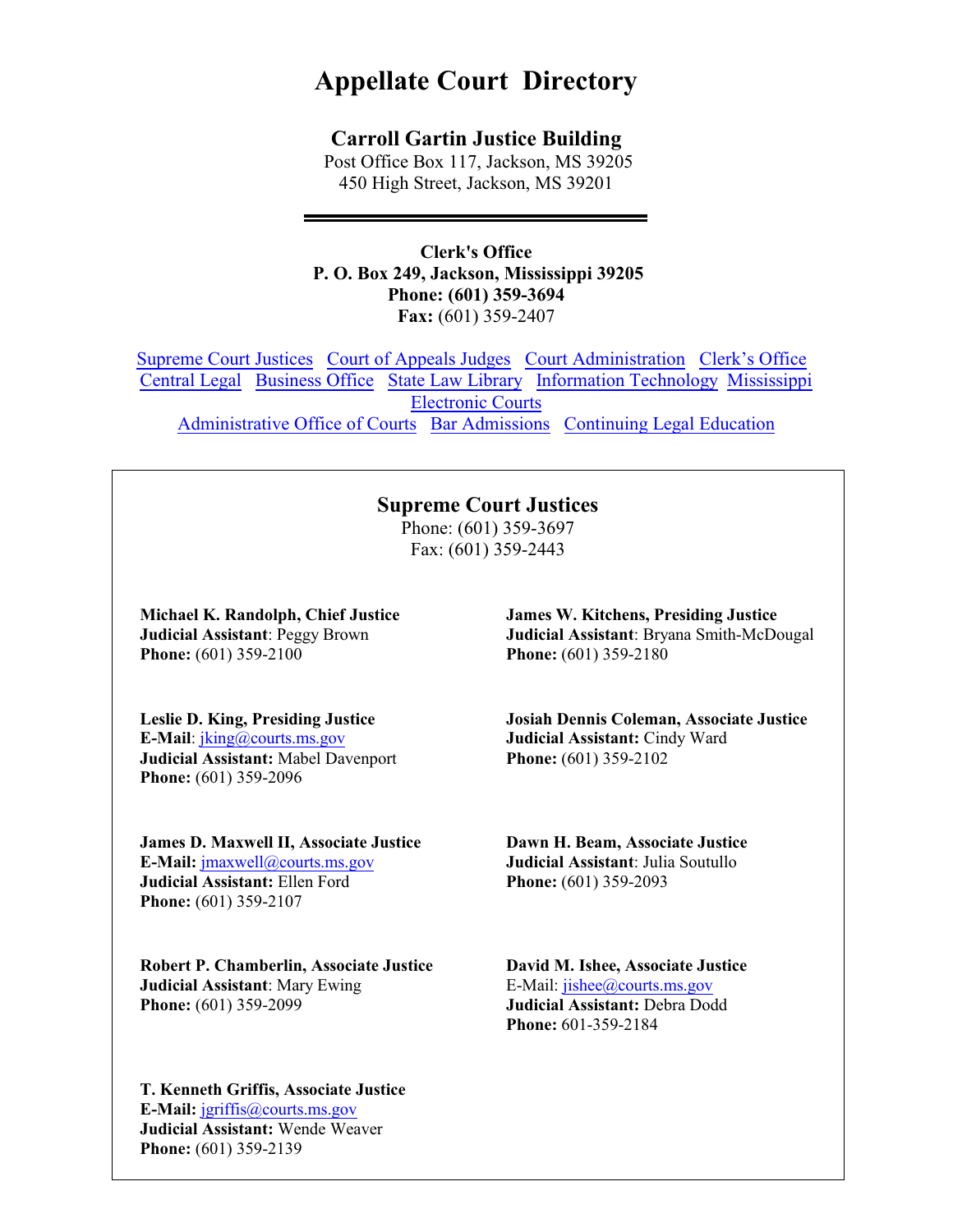## **Court of Appeals Judges**

Phone: (601) 576-4665 Fax: (601) 576-4708

**Donna M. Barnes, Chief Judge Judicial Assistant:** Katherine Frye **Phone:** (601) 576-4671

**Virginia C. Carlton, Presiding Judge Judicial Assistant:** Bea Ratcliffe **Phone:** (601) 576-4645

**Jack L. Wilson, Presiding Judge Judicial Assistant:** Lesa Whities **Phone:** (601) 576-4712

**Jim M. Greenlee, Judge Judicial Assistant:** Vera Johnson **Phone:** (601) 576-4643

**Latrice A. Westbrooks, Judge Judicial Assistant:** Susie Robinson **E-Mail:** srobinson@courts.ms.gov **Phone:** (601) 576-4680

**Deborah A. McDonald, Judge Judicial Assistant:** Wanda Zambrano **Phone:** (601) 576-4644

**Anthony N. Lawrence, III, Judge E-Mail:** tlawrence@courts.ms.gov **Judicial Assistant:** Megan Cloud **Phone:** (601) 576-4654

**David Neil McCarty, Judge Judicial Assistant:** Sonja Crump **Phone:** (601) 576-4678

**Joel Smith, Judge Judicial Assistant:** Heather Graves **E-Mail:** hgraves@courts.ms.gov **Phone:** (601) 576-4714

**John H. Emfinger, Judge Judicial Assistant:** Courtney Landrum **E-Mail:** clandrum@courts.ms.gov **Phone:** (601) 576-4673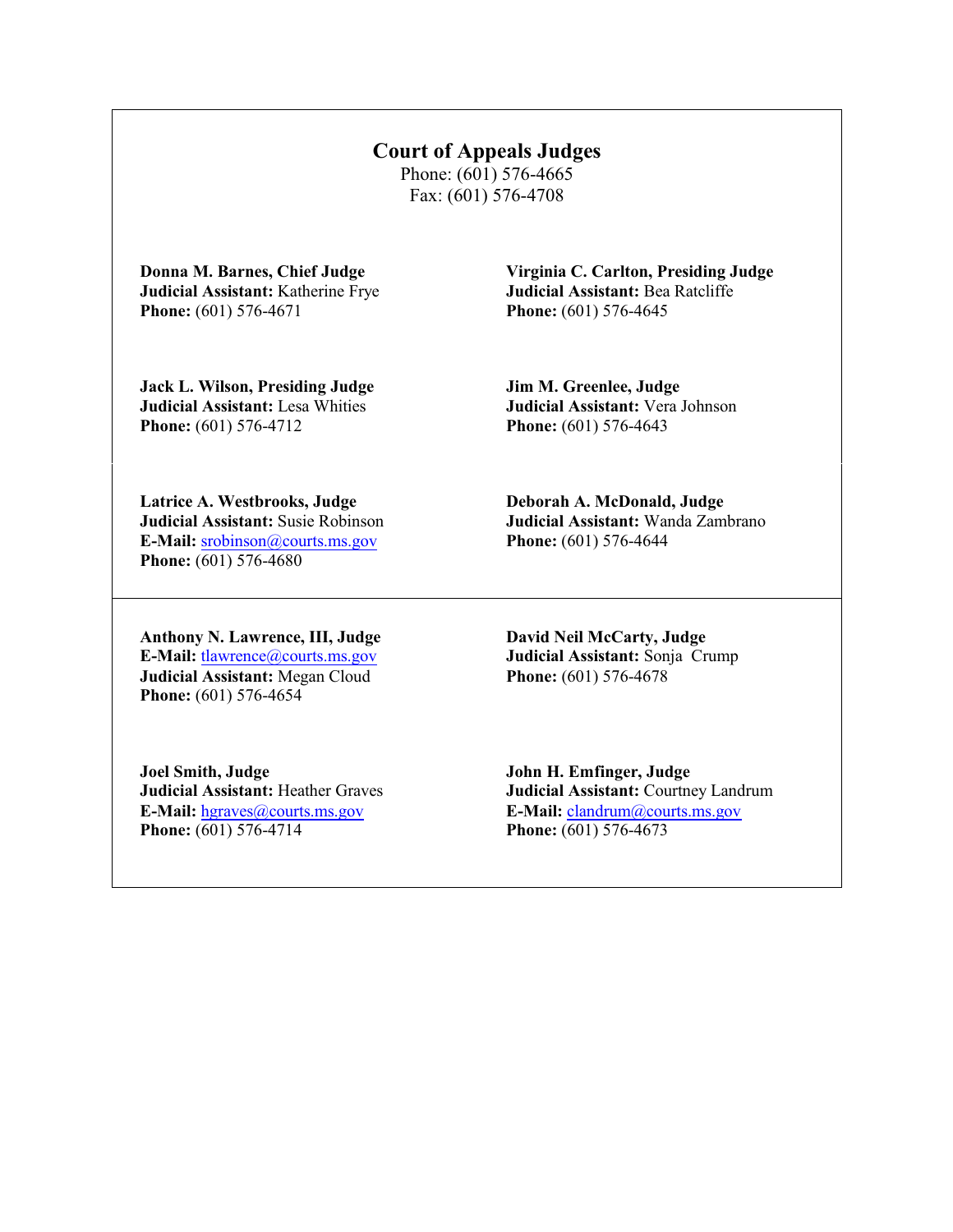**Court Administration Phone: (601) 359-3697 Fax: (601) 359-2443**

**Hubbard (Hubby) T. Saunders, IV Court Administrator and Counsel E-Mail:** hsaunders@courts.ms.gov **Phone:** (601) 359-2182

**Alexander J. Sullivan, SCT Editor of Opinions E-Mail:** asullivan@courts.ms.gov **Phone: (601) 359-1858**

**Camille H. Evans COA Assistant Court Administrator Email:** cevans@courts.ms.gov **Phone:** (601) 576-4725

**Justin R. Ponds COA Editor of Opinions Phone:** (601) 576-4726

**Clerk's Office Phone: (601) 359-3694 Fax: (601) 359-2407**

**D. Jeremy Whitmire, Court Clerk E-Mail:** sctclerk@courts.ms.gov **Phone:** (601) 359-2175

> **Central Legal Phone: (601) 359-3072**

**Robert E. (Rob) Nations Jr., Director E-Mail:** rnations@courts.ms.gov **Phone:** (601) 359-3072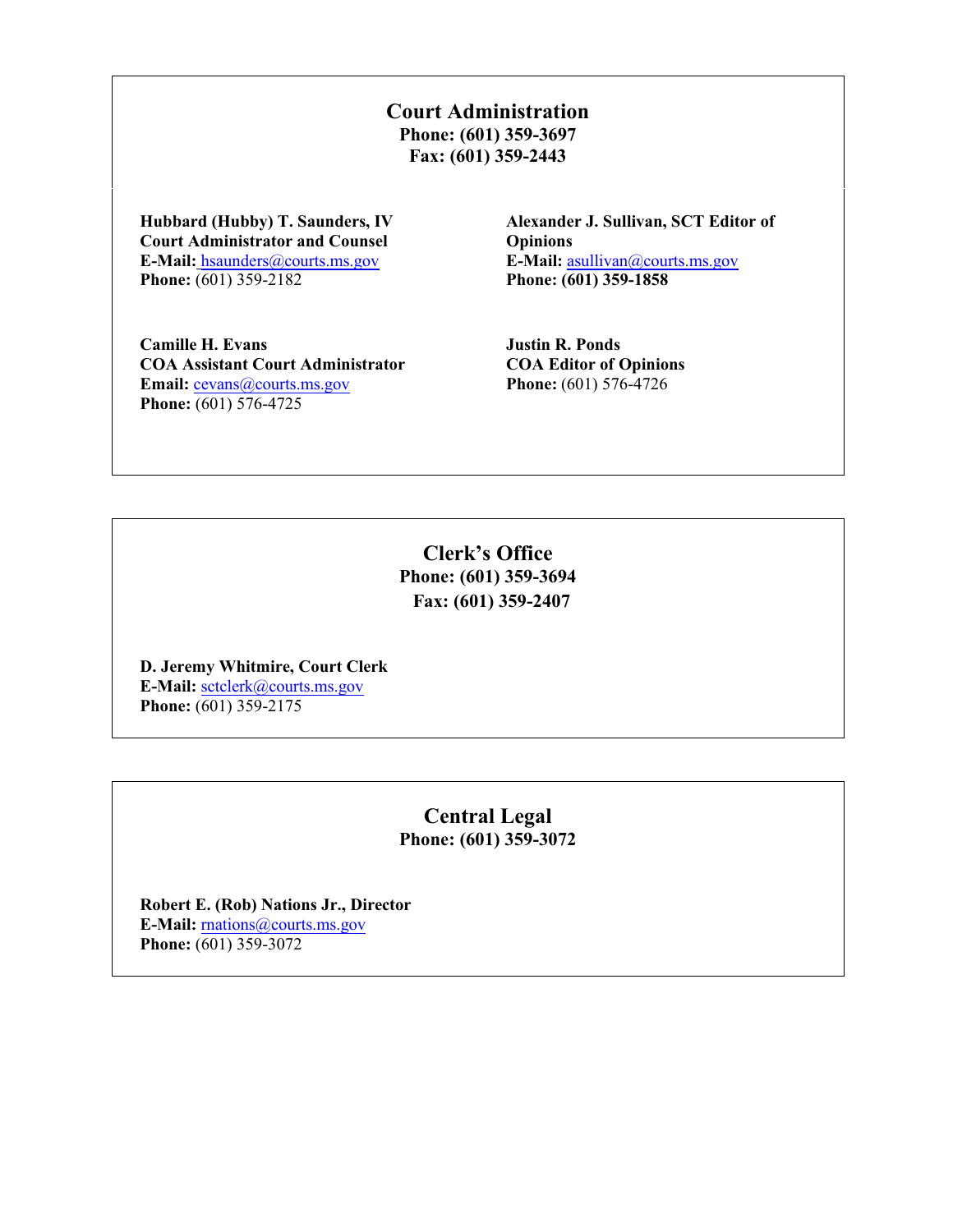**Business Office Phone: (601) 359-3731 Fax: (601) 359-3203**

**Carol Allgood, Director E-Mail:** callgood@courts.ms.gov **Phone:** (601) 359-3731

**Brenda Peters Accounting Specialist Senior E-Mail:** bpeters@courts.ms.gov **Phone:** (601) 359-3576

**Jennifer Parish Accounting Specialist Phone:** (601) 359-2025

**State Law Library Phone: (601) 359-3672 Fax: (601) 359-2912**

**Stephen Parks, State Librarian E-Mail:** sparks@courts.ms.gov

**Casandra Noel, Circulation Librarian E-Mail:** cnoel@courts.ms.gov

**LaTavius Jackson, Reference Librarian E-Mail:** ljackson@courts.ms.gov

**Tiffany Paige, Information Processing Librarian E-Mail:** tpaige@courts.ms.gov

**Information Technology Phone: (601) 359-3205 Fax: (601) 359-2411**

**Daryl Wingo, Director Phone:** 359-3709 **Fax:** (601) 359-2411

**Help Desk E-Mail:** Helpdesk@courts.ms.gov **Phone:** (601) 359-3205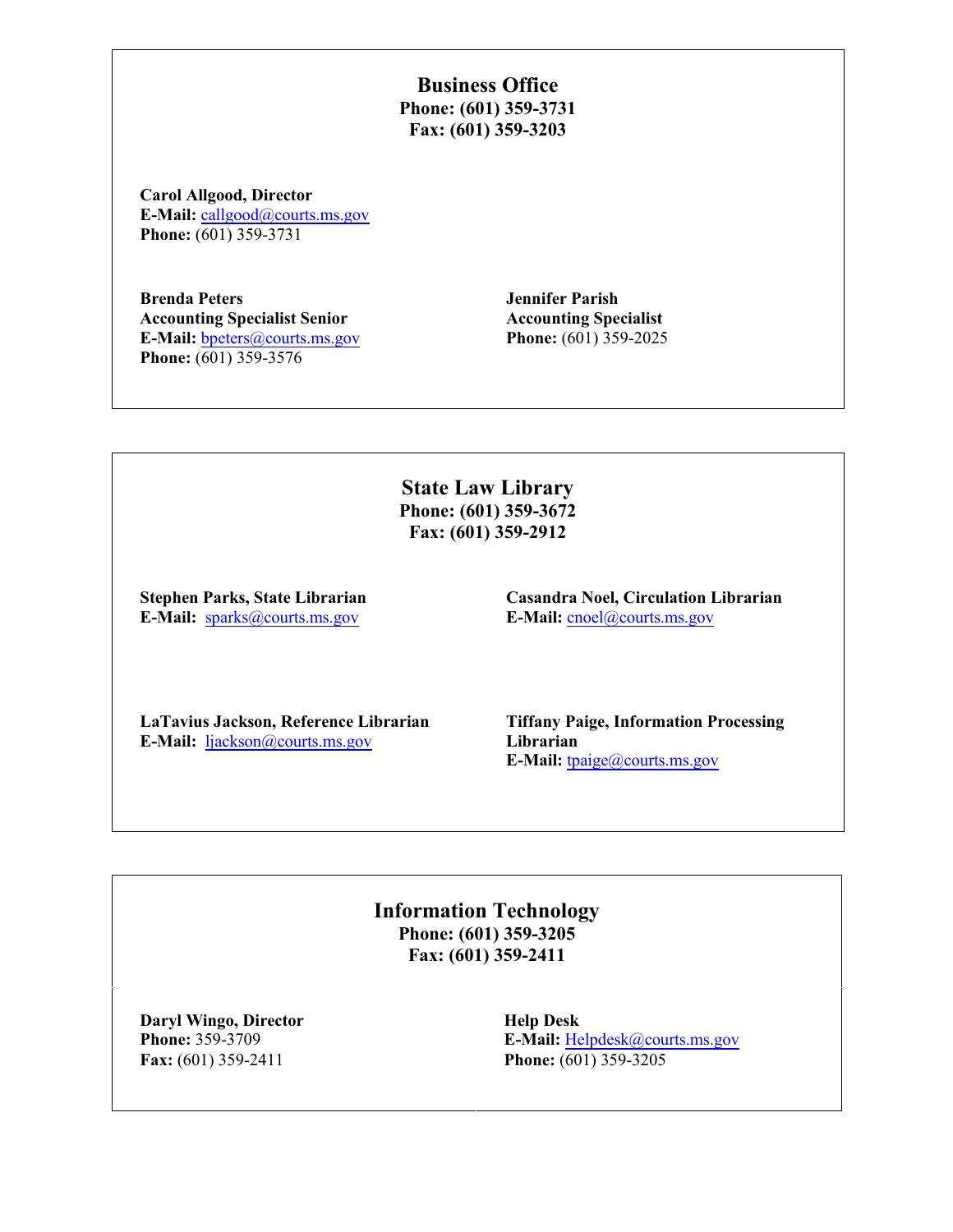#### **Mississippi Electronic Courts Phone: (601) 576-4650 Fax: (601) 359-3859**

**Nathan C. Evans, Director E-Mail:** nevans@courts.ms.gov **Phone:** (601) 359-3884 **Fax:** (601) 359-3859

**Help Desk E-Mail:** Helpdesk@mec.ms.gov **Phone:** (601) 576-4650

#### **Administrative Office of Courts P.O. Box 117, Jackson, MS 39205 Phone: (601) 576-4630 Fax: (601) 576-4639**

**Greg Snowden, Director E-Mail:** gsnowden@courts.ms.gov **Phone:** (601) 576-4636

**Lisa Counts, Deputy Director E-Mail:** lcounts@courts.ms.gov **Phone:** (601) 359-3470

**Pam Holmes Director of Problem-Solving Courts E-Mail:** pholmes@courts.ms.gov **Phone:** (601) 576-4631

**Paige Hughes, Administrative Assistant E-Mail:** phughes@courts.ms.gov **Phone:** (601) 576-4628

**Beverly Pettigrew Kraft Public Information Officer E-Mail:** bkraft@courts.ms.gov **Phone:** (601) 576-4637